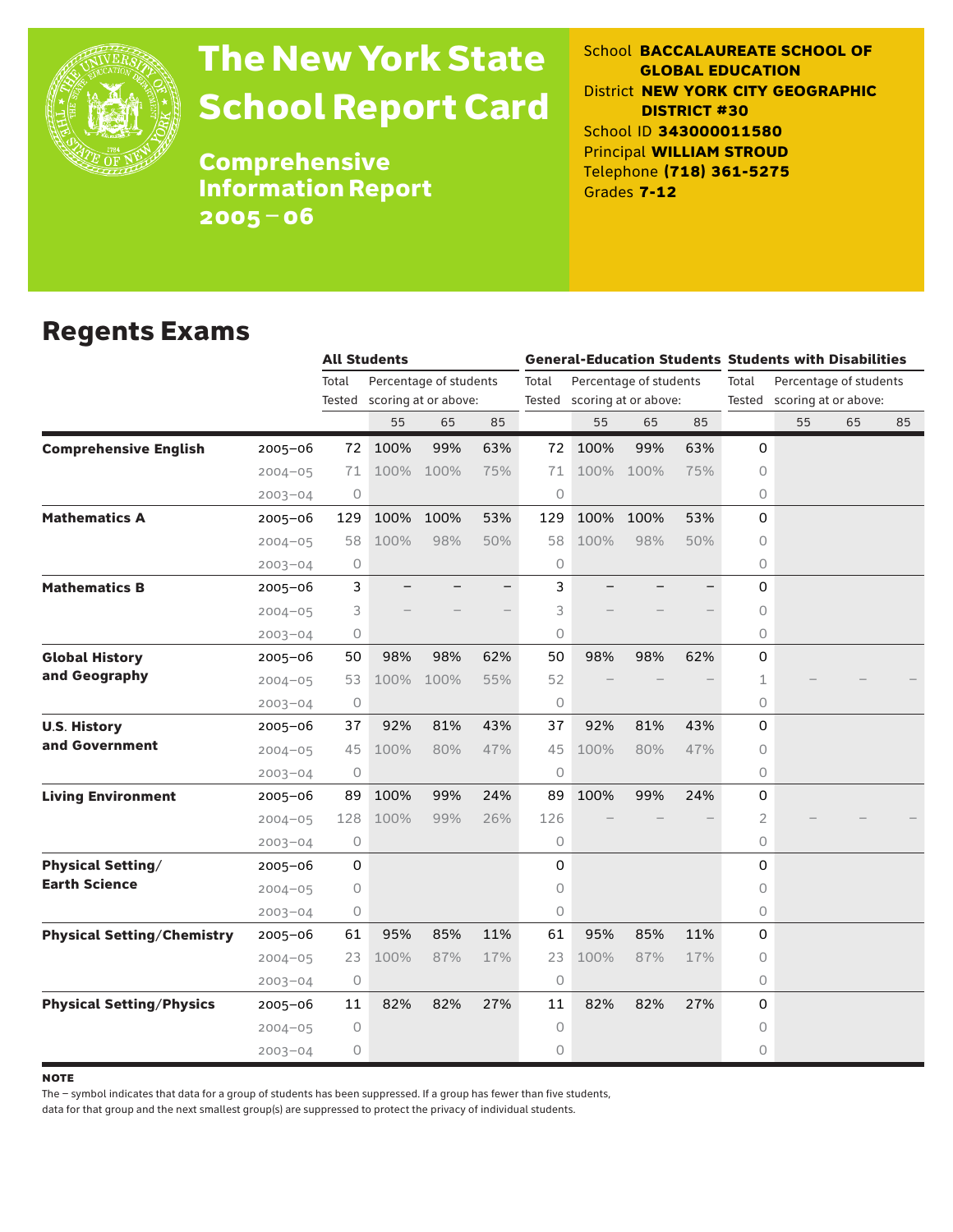### Regents Exams

|                              |             |                 | <b>All Students</b>                            |      |     |                                                                   | <b>General-Education Students Students with Disabilities</b> |      |       |                             |                        |    |    |  |
|------------------------------|-------------|-----------------|------------------------------------------------|------|-----|-------------------------------------------------------------------|--------------------------------------------------------------|------|-------|-----------------------------|------------------------|----|----|--|
|                              |             | Total<br>Tested | Percentage of students<br>scoring at or above: |      |     | Total<br>Percentage of students<br>scoring at or above:<br>Tested |                                                              |      | Total | Tested scoring at or above: | Percentage of students |    |    |  |
|                              |             |                 | 55                                             | 65   | 85  |                                                                   | 55                                                           | 65   | 85    |                             | 55                     | 65 | 85 |  |
| <b>Comprehensive French</b>  | $2005 - 06$ | 70              | 99%                                            | 96%  | 56% | 70                                                                | 99%                                                          | 96%  | 56%   | 0                           |                        |    |    |  |
|                              | $2004 - 05$ | 4               |                                                |      |     | 4                                                                 |                                                              |      |       | $\circ$                     |                        |    |    |  |
|                              | $2003 - 04$ | 0               |                                                |      |     | 0                                                                 |                                                              |      |       | 0                           |                        |    |    |  |
| <b>Comprehensive German</b>  | $2005 - 06$ | 0               |                                                |      |     | 0                                                                 |                                                              |      |       | 0                           |                        |    |    |  |
|                              | $2004 - 05$ | 0               |                                                |      |     | 0                                                                 |                                                              |      |       | $\circ$                     |                        |    |    |  |
|                              | $2003 - 04$ | 0               |                                                |      |     | 0                                                                 |                                                              |      |       | 0                           |                        |    |    |  |
| <b>Comprehensive Hebrew</b>  | $2005 - 06$ | 0               |                                                |      |     | 0                                                                 |                                                              |      |       | 0                           |                        |    |    |  |
|                              | $2004 - 05$ | $\circ$         |                                                |      |     | 0                                                                 |                                                              |      |       | 0                           |                        |    |    |  |
|                              | $2003 - 04$ | 0               |                                                |      |     | 0                                                                 |                                                              |      |       | $\circ$                     |                        |    |    |  |
| <b>Comprehensive Italian</b> | $2005 - 06$ | 0               |                                                |      |     | 0                                                                 |                                                              |      |       | 0                           |                        |    |    |  |
|                              | $2004 - 05$ | 0               |                                                |      |     | 0                                                                 |                                                              |      |       | $\Omega$                    |                        |    |    |  |
|                              | $2003 - 04$ | 0               |                                                |      |     | 0                                                                 |                                                              |      |       | 0                           |                        |    |    |  |
| <b>Comprehensive Latin</b>   | $2005 - 06$ | 0               |                                                |      |     | 0                                                                 |                                                              |      |       | 0                           |                        |    |    |  |
|                              | $2004 - 05$ | $\circ$         |                                                |      |     | 0                                                                 |                                                              |      |       | $\bigcap$                   |                        |    |    |  |
|                              | $2003 - 04$ | 0               |                                                |      |     | 0                                                                 |                                                              |      |       | 0                           |                        |    |    |  |
| <b>Comprehensive Spanish</b> | $2005 - 06$ | 0               |                                                |      |     | 0                                                                 |                                                              |      |       | 0                           |                        |    |    |  |
|                              | $2004 - 05$ | 47              | 100%                                           | 100% | 62% | 47                                                                | 100%                                                         | 100% | 62%   | 0                           |                        |    |    |  |
|                              | $2003 - 04$ | $\circ$         |                                                |      |     | 0                                                                 |                                                              |      |       | 0                           |                        |    |    |  |

#### **NOTE**

The – symbol indicates that data for a group of students has been suppressed. If a group has fewer than five students,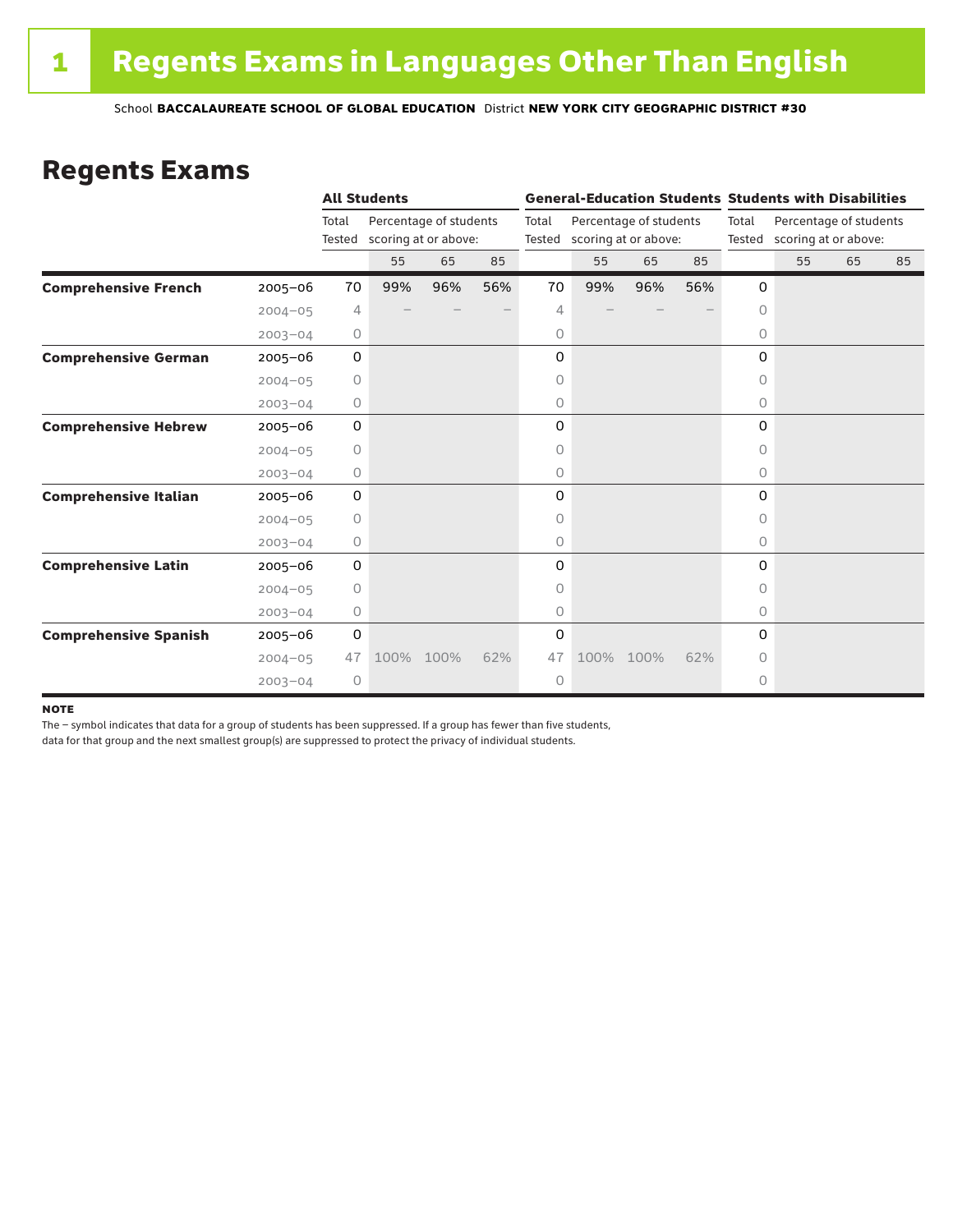## Regents Competency Tests

|                       |             | <b>All Students</b> |                        |                     |                        | <b>General-Education Students Students with Disabilities</b> |                        |  |
|-----------------------|-------------|---------------------|------------------------|---------------------|------------------------|--------------------------------------------------------------|------------------------|--|
|                       |             | <b>Total Tested</b> | <b>Percent Passing</b> | <b>Total Tested</b> | <b>Percent Passing</b> | <b>Total Tested</b>                                          | <b>Percent Passing</b> |  |
| <b>Mathematics</b>    | 2005-06     | 0                   |                        | 0                   |                        | $\mathsf{O}\xspace$                                          |                        |  |
|                       | $2004 - 05$ | 0                   |                        | 0                   |                        | $\Omega$                                                     |                        |  |
|                       | $2003 - 04$ | 0                   |                        | 0                   |                        | 0                                                            |                        |  |
| <b>Science</b>        | 2005-06     | 0                   |                        | 0                   |                        | 0                                                            |                        |  |
|                       | $2004 - 05$ | 0                   |                        | 0                   |                        | 0                                                            |                        |  |
|                       | $2003 - 04$ | 0                   |                        | 0                   |                        | 0                                                            |                        |  |
| <b>Reading</b>        | 2005-06     | 0                   |                        | 0                   |                        | $\mathbf 0$                                                  |                        |  |
|                       | $2004 - 05$ | 0                   |                        | 0                   |                        | 0                                                            |                        |  |
|                       | $2003 - 04$ | 0                   |                        | 0                   |                        | $\circ$                                                      |                        |  |
| <b>Writing</b>        | 2005-06     | $\mathbf 0$         |                        | 0                   |                        | 0                                                            |                        |  |
|                       | $2004 - 05$ | 0                   |                        | 0                   |                        | $\circ$                                                      |                        |  |
|                       | $2003 - 04$ | 0                   |                        | 0                   |                        | 0                                                            |                        |  |
| <b>Global Studies</b> | 2005-06     | $\mathbf 0$         |                        | 0                   |                        | 0                                                            |                        |  |
|                       | $2004 - 05$ | 0                   |                        | 0                   |                        | $\circ$                                                      |                        |  |
|                       | $2003 - 04$ | 0                   |                        | 0                   |                        | 0                                                            |                        |  |
| <b>U.S. History</b>   | 2005-06     | $\mathbf 0$         |                        | 0                   |                        | $\mathbf 0$                                                  |                        |  |
| and Government        | $2004 - 05$ | Ω                   |                        | Ω                   |                        | $\bigcap$                                                    |                        |  |
|                       | $2003 - 04$ | 0                   |                        | 0                   |                        | 0                                                            |                        |  |

#### **NOTE**

The – symbol indicates that data for a group of students has been suppressed. If a group has fewer than five students,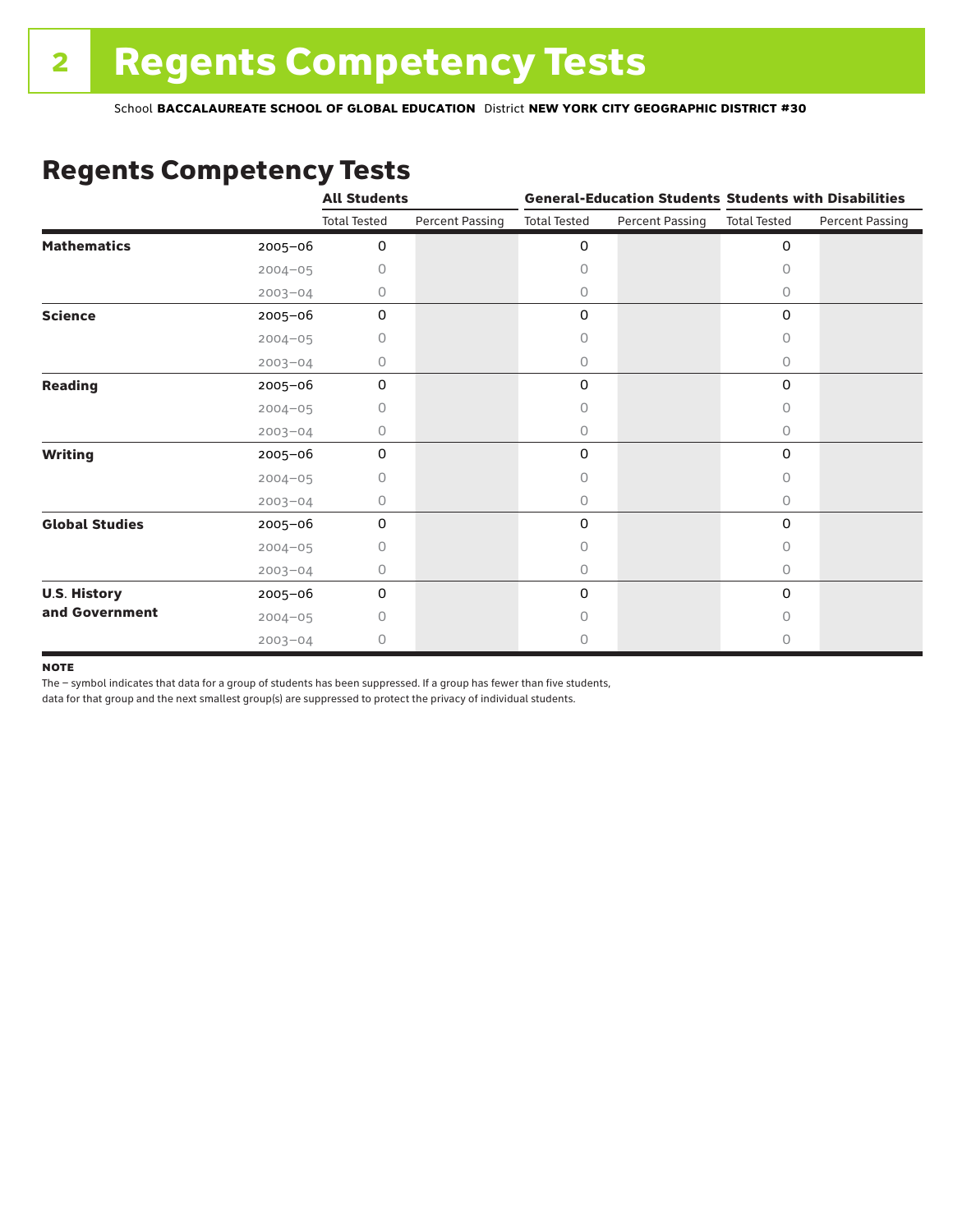### Second Language Proficiency Examinations

|                |             | <b>All Students</b> |                  | <b>General-Education Students Students with Disabilities</b> |                  |                     |                  |  |  |
|----------------|-------------|---------------------|------------------|--------------------------------------------------------------|------------------|---------------------|------------------|--|--|
|                |             | <b>Total Tested</b> | Percent Passing: | <b>Total Tested</b>                                          | Percent Passing: | <b>Total Tested</b> | Percent Passing: |  |  |
| <b>French</b>  | $2005 - 06$ | 0                   |                  | 0                                                            |                  | 0                   |                  |  |  |
|                | $2004 - 05$ |                     |                  |                                                              |                  | Ω                   |                  |  |  |
|                | $2003 - 04$ | Ω                   |                  | 0                                                            |                  | 0                   |                  |  |  |
| German         | 2005-06     | 0                   |                  | 0                                                            |                  | 0                   |                  |  |  |
|                | $2004 - 05$ | Ω                   |                  |                                                              |                  | O                   |                  |  |  |
|                | $2003 - 04$ | 0                   |                  | 0                                                            |                  | 0                   |                  |  |  |
| <b>Italian</b> | 2005-06     | 0                   |                  | 0                                                            |                  | 0                   |                  |  |  |
|                | $2004 - 05$ | Ω                   |                  | Ω                                                            |                  | O                   |                  |  |  |
|                | $2003 - 04$ | 0                   |                  | 0                                                            |                  | $\Omega$            |                  |  |  |
| Latin          | 2005-06     | 0                   |                  | 0                                                            |                  | $\Omega$            |                  |  |  |
|                | $2004 - 05$ |                     |                  |                                                              |                  | U                   |                  |  |  |
|                | $2003 - 04$ | Ω                   |                  | 0                                                            |                  | $\bigcap$           |                  |  |  |
| <b>Spanish</b> | 2005-06     | 0                   |                  | 0                                                            |                  | 0                   |                  |  |  |
|                | $2004 - 05$ | Ω                   |                  | Π                                                            |                  | $\Omega$            |                  |  |  |
|                | $2003 - 04$ | Ω                   |                  |                                                              |                  | Ω                   |                  |  |  |

#### **NOTE**

The – symbol indicates that data for a group of students has been suppressed. If a group has fewer than five students,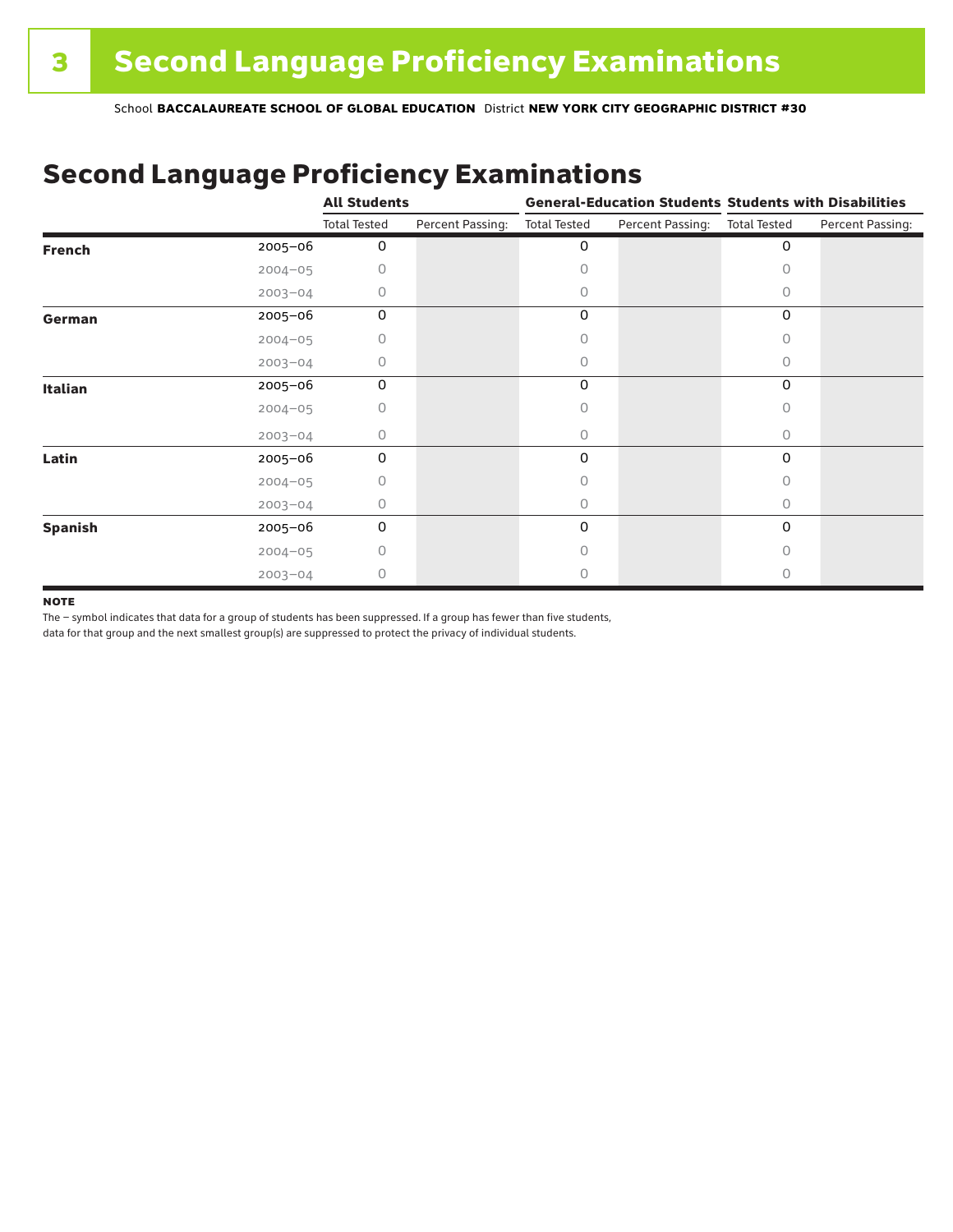### New York State English as a Second Language Achievement Test (NYSESLAT)

|                  |             |                | <b>All Students</b> |                                   |                          | <b>General-Education Students</b> |  |                                   | <b>Students with Disabilities</b> |                     |  |                                   |  |       |
|------------------|-------------|----------------|---------------------|-----------------------------------|--------------------------|-----------------------------------|--|-----------------------------------|-----------------------------------|---------------------|--|-----------------------------------|--|-------|
|                  |             | Total          |                     | Percent of students scoring       |                          | Total                             |  | Percent of students scoring       |                                   | Total               |  | Percent of students scoring       |  |       |
|                  |             |                |                     | Tested in each performance level: |                          |                                   |  | Tested in each performance level: |                                   |                     |  | Tested in each performance level: |  |       |
|                  |             |                |                     | Begin. Interm. Adv.               | Prof.                    |                                   |  | Begin. Interm. Adv.               | Prof.                             |                     |  | Begin. Interm. Adv.               |  | Prof. |
| <b>Listening</b> | 2005-06     | 0              |                     |                                   |                          | 0                                 |  |                                   |                                   | 0                   |  |                                   |  |       |
| and Speaking     | $2004 - 05$ | 0              |                     |                                   |                          | 0                                 |  |                                   |                                   | $\Omega$            |  |                                   |  |       |
| $(Grades K-1)$   | $2003 - 04$ | 0              |                     |                                   |                          | $\bigcirc$                        |  |                                   |                                   | $\circlearrowright$ |  |                                   |  |       |
| <b>Reading</b>   | $2005 - 06$ | 0              |                     |                                   |                          | 0                                 |  |                                   |                                   | $\mathbf 0$         |  |                                   |  |       |
| and Writing      | $2004 - 05$ | $\bigcirc$     |                     |                                   |                          | $\circ$                           |  |                                   |                                   | $\circ$             |  |                                   |  |       |
| $(Grades K-1)$   | $2003 - 04$ | $\bigcirc$     |                     |                                   |                          | $\circ$                           |  |                                   |                                   | 0                   |  |                                   |  |       |
| <b>Listening</b> | 2005-06     | 0              |                     |                                   |                          | 0                                 |  |                                   |                                   | $\mathsf 0$         |  |                                   |  |       |
| and Speaking     | $2004 - 05$ | $\bigcirc$     |                     |                                   |                          | $\circ$                           |  |                                   |                                   | $\circlearrowright$ |  |                                   |  |       |
| (Grades $2-4$ )  | $2003 - 04$ | $\bigcirc$     |                     |                                   |                          | $\circ$                           |  |                                   |                                   | $\circ$             |  |                                   |  |       |
| <b>Reading</b>   | 2005-06     | 0              |                     |                                   |                          | 0                                 |  |                                   |                                   | 0                   |  |                                   |  |       |
| and Writing      | $2004 - 05$ | $\bigcirc$     |                     |                                   |                          | $\circ$                           |  |                                   |                                   | $\circ$             |  |                                   |  |       |
| $(Grades 2-4)$   | $2003 - 04$ | 0              |                     |                                   |                          | $\circ$                           |  |                                   |                                   | $\circ$             |  |                                   |  |       |
| <b>Listening</b> | $2005 - 06$ | 0              |                     |                                   |                          | 0                                 |  |                                   |                                   | 0                   |  |                                   |  |       |
| and Speaking     | $2004 - 05$ | 0              |                     |                                   |                          | $\circ$                           |  |                                   |                                   | $\circlearrowright$ |  |                                   |  |       |
| $(Grades 5-6)$   | $2003 - 04$ | $\bigcirc$     |                     |                                   |                          | $\circ$                           |  |                                   |                                   | $\circlearrowright$ |  |                                   |  |       |
| <b>Reading</b>   | $2005 - 06$ | $\mathsf 0$    |                     |                                   |                          | 0                                 |  |                                   |                                   | $\mathsf 0$         |  |                                   |  |       |
| and Writing      | $2004 - 05$ | 0              |                     |                                   |                          | $\circ$                           |  |                                   |                                   | $\circ$             |  |                                   |  |       |
| $(Grades 5-6)$   | $2003 - 04$ | 0              |                     |                                   |                          | $\bigcirc$                        |  |                                   |                                   | $\circlearrowright$ |  |                                   |  |       |
| <b>Listening</b> | 2005-06     | $\overline{c}$ |                     |                                   |                          | $\overline{c}$                    |  |                                   |                                   | 0                   |  |                                   |  |       |
| and Speaking     | $2004 - 05$ | 1              |                     |                                   |                          | $\mathbf{1}$                      |  |                                   |                                   | $\circ$             |  |                                   |  |       |
| $(Grades 7-8)$   | $2003 - 04$ | 0              |                     |                                   |                          | $\circ$                           |  |                                   |                                   | 0                   |  |                                   |  |       |
| <b>Reading</b>   | $2005 - 06$ | 2              |                     |                                   | $\overline{\phantom{0}}$ | $\overline{c}$                    |  |                                   |                                   | 0                   |  |                                   |  |       |
| and Writing      | $2004 - 05$ | 1              |                     |                                   |                          | 1                                 |  |                                   |                                   | $\circlearrowright$ |  |                                   |  |       |
| $(Grades 7-8)$   | $2003 - 04$ | 0              |                     |                                   |                          | $\bigcirc$                        |  |                                   |                                   | $\circlearrowright$ |  |                                   |  |       |
| <b>Listening</b> | $2005 - 06$ | $\overline{2}$ |                     |                                   | $\overline{\phantom{0}}$ | $\overline{c}$                    |  |                                   |                                   | 0                   |  |                                   |  |       |
| and Speaking     | $2004 - 05$ | 3              |                     |                                   |                          | 3                                 |  |                                   |                                   | $\circlearrowright$ |  |                                   |  |       |
| $(Grades g-12)$  | $2003 - 04$ | $\bigcirc$     |                     |                                   |                          | $\circ$                           |  |                                   |                                   | $\circlearrowright$ |  |                                   |  |       |
| <b>Reading</b>   | 2005-06     | $\overline{c}$ |                     |                                   | $\overline{\phantom{0}}$ | $\overline{c}$                    |  |                                   |                                   | $\mathsf 0$         |  |                                   |  |       |
| and Writing      | $2004 - 05$ | 3              |                     |                                   |                          | 3                                 |  |                                   |                                   | $\bigcirc$          |  |                                   |  |       |
| $(Grades g-z)$   | $2003 - 04$ | 0              |                     |                                   |                          | 0                                 |  |                                   |                                   | 0                   |  |                                   |  |       |

#### **NOTE**

The – symbol indicates that data for a group of students has been suppressed. If a group has fewer than five students,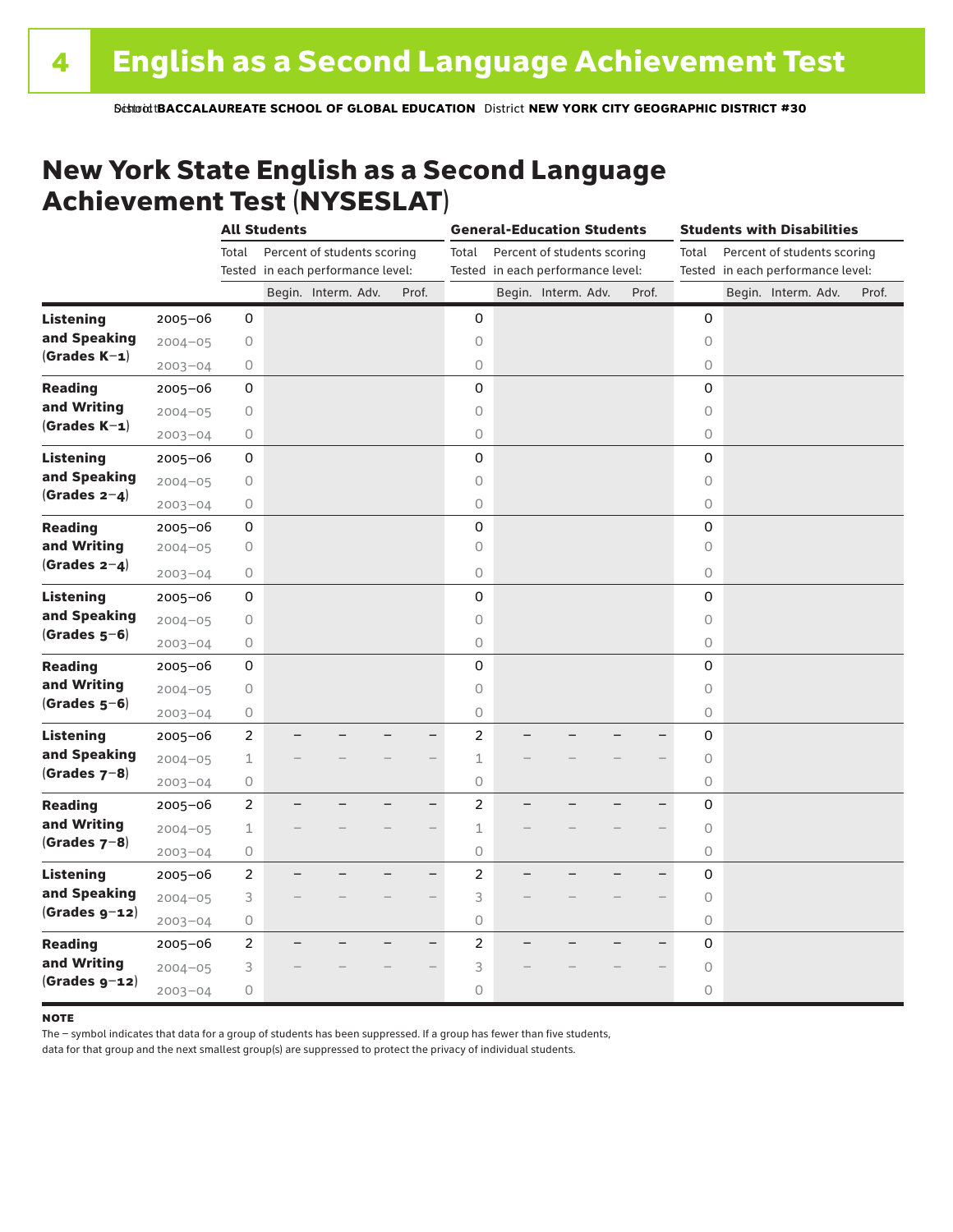# Elementary/Middle-Level Social Studies 2005–06

|                                   | <b>All Students</b>                                         |    |    |       |                                                    |    | <b>General-Education Students</b> |    |     |                                                             |   | <b>Students with Disabilities</b> |  |  |                |  |
|-----------------------------------|-------------------------------------------------------------|----|----|-------|----------------------------------------------------|----|-----------------------------------|----|-----|-------------------------------------------------------------|---|-----------------------------------|--|--|----------------|--|
|                                   | Percentage of students<br>Total<br>Tested scoring at level: |    |    | Total | Percentage of students<br>Tested scoring at level: |    |                                   |    |     | Percentage of students<br>Total<br>Tested scoring at level: |   |                                   |  |  |                |  |
|                                   |                                                             |    |    |       | 4                                                  |    |                                   |    |     | 4                                                           |   |                                   |  |  | $\overline{4}$ |  |
| <b>Elementary</b><br><b>Level</b> | 0                                                           |    |    |       |                                                    |    |                                   |    |     |                                                             | 0 |                                   |  |  |                |  |
| <b>Middle Level</b>               | 73                                                          | 1% | 3% | 89%   | 7%                                                 | 73 | 1%                                | 3% | 89% | 7%                                                          | 0 |                                   |  |  |                |  |

### Regents Exams After Four Years 2002 **Total Cohort Performance on**

| <b>All Students</b>                    |                   |           |                                                    | <b>General-Education Students</b> |  |                                                           |                                    |     | <b>Students with Disabilities</b> |                               |                                                         |           |  |              |                          |
|----------------------------------------|-------------------|-----------|----------------------------------------------------|-----------------------------------|--|-----------------------------------------------------------|------------------------------------|-----|-----------------------------------|-------------------------------|---------------------------------------------------------|-----------|--|--------------|--------------------------|
|                                        | ohort<br>o<br>ប ក |           | Percentage of<br>students scoring:<br>65-84 85-100 |                                   |  | Approved<br>Alternative<br>hort<br>5<br>$\circ$<br>띧<br>Ű | Percentage of<br>students scoring: |     |                                   | ved<br>Approved<br>Alternativ | Cohort<br>Enrollm<br>Percentage of<br>students scoring: |           |  |              | Approved<br>Alternatives |
|                                        |                   | $55 - 64$ |                                                    |                                   |  |                                                           | $55 - 64$                          |     | 65-84 85-100                      |                               |                                                         | $55 - 64$ |  | 65-84 85-100 |                          |
| <b>Global History</b><br>and Geography | 54                | 0%        | 54%                                                | 46%                               |  | 54                                                        | 0%                                 | 54% | 46%                               |                               | 0                                                       |           |  |              |                          |
| <b>U.S. History</b><br>and Government  | 54                | 15%       | 37%                                                | 39%                               |  | 54                                                        | 15%                                | 37% | 39%                               |                               | 0                                                       |           |  |              |                          |
| <b>Science</b>                         | 54                | 0%        | 81%                                                | 15%                               |  | 54                                                        | 0%                                 | 81% | 15%                               |                               | 0                                                       |           |  |              |                          |

## New York State Alternate Assessments (NYSAA) 2005–06

|                         |       | <b>All Students</b>             |  |  |   |  |  |  |  |  |
|-------------------------|-------|---------------------------------|--|--|---|--|--|--|--|--|
|                         | Total | Number of students scoring      |  |  |   |  |  |  |  |  |
|                         |       | Tested at Level:<br>2<br>1<br>3 |  |  |   |  |  |  |  |  |
| <b>Elementary Level</b> |       |                                 |  |  | 4 |  |  |  |  |  |
| Social Studies          | O     |                                 |  |  |   |  |  |  |  |  |
| <b>Middle Level</b>     |       |                                 |  |  |   |  |  |  |  |  |
| Social Studies          | O     |                                 |  |  |   |  |  |  |  |  |
| <b>Secondary Level</b>  |       |                                 |  |  |   |  |  |  |  |  |
| Social Studies          | ი     |                                 |  |  |   |  |  |  |  |  |
| Science                 | Ω     |                                 |  |  |   |  |  |  |  |  |
|                         |       |                                 |  |  |   |  |  |  |  |  |

The New York State Alternate Assessment (NYSAA) is for students with severe cognitive disabilities. Results for students taking the NYSAA in English language arts, mathematics, and science at the elementary and middle levels and in the English and mathematics at the secondary level are available in the *Accountability and Overview Report* part of *The New York State Report Card*.

The – symbol indicates that data for a group of students has been suppressed. If a group has fewer than five students,

**NOTE**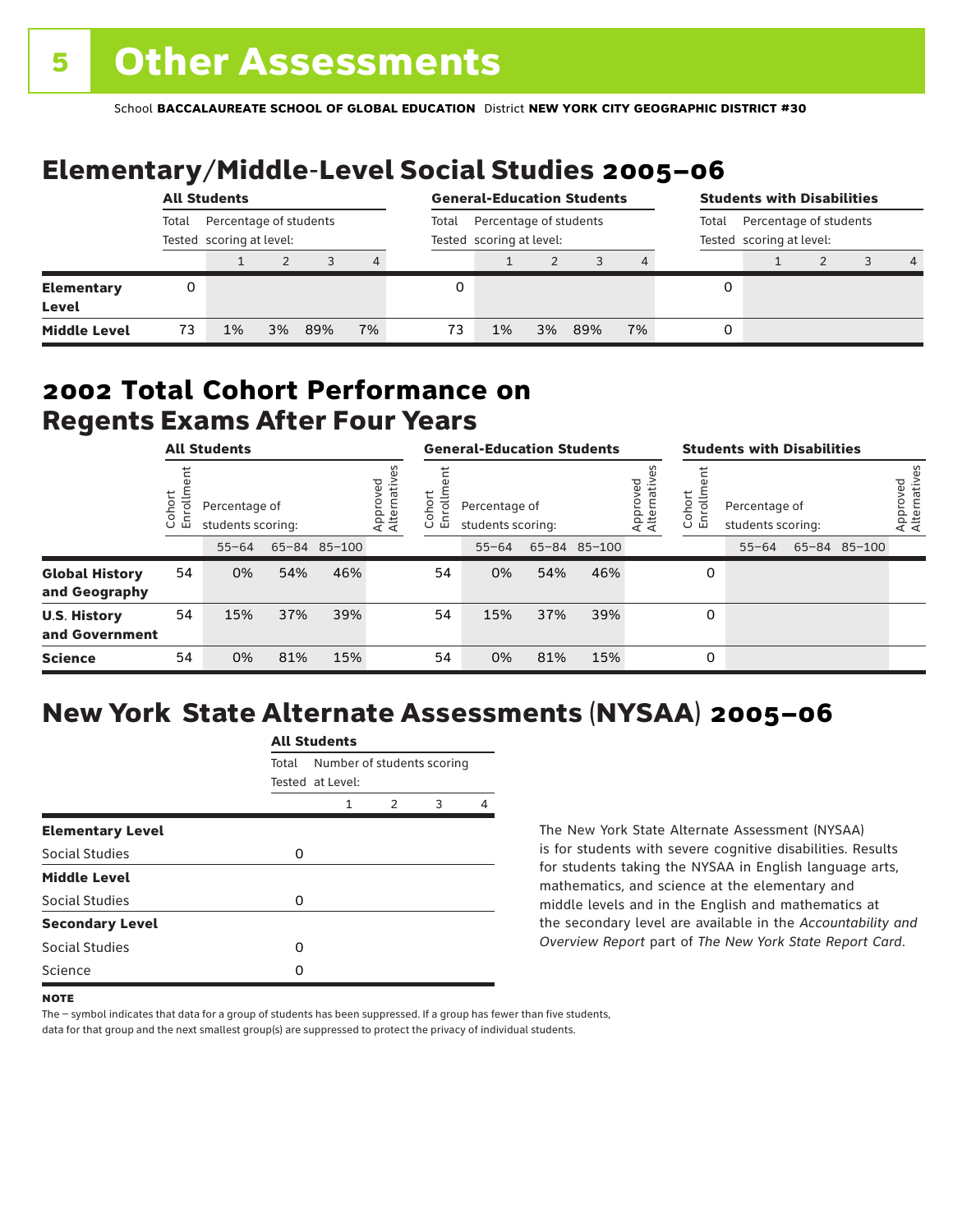# High School Completers

|                                    |             | <b>All Students</b>   |                            |                       | <b>General-Education Students</b> | <b>Students with Disabilities</b> |                            |  |
|------------------------------------|-------------|-----------------------|----------------------------|-----------------------|-----------------------------------|-----------------------------------|----------------------------|--|
|                                    |             | Number<br>of Students | Percentage<br>of Graduates | Number<br>of Students | Percentage<br>of Graduates        | Number<br>of Students             | Percentage<br>of Graduates |  |
| <b>Total Graduates</b>             | $2005 - 06$ | 48                    | 100%                       | 48                    | 100%                              | 0                                 |                            |  |
|                                    | $2004 - 05$ |                       |                            | 0                     |                                   |                                   |                            |  |
|                                    | $2003 - 04$ | 0                     |                            | 0                     |                                   | 0                                 |                            |  |
| <b>Receiving a Regents Diploma</b> | $2005 - 06$ | 40                    | 83%                        | 40                    | 83%                               | 0                                 |                            |  |
|                                    | $2004 - 05$ | Ω                     |                            | 0                     |                                   | U                                 |                            |  |
|                                    | $2003 - 04$ | O                     |                            | 0                     |                                   | 0                                 |                            |  |
| <b>Receiving a Regents Diploma</b> | $2005 - 06$ | 4                     | 8%                         | 4                     | 8%                                | 0                                 |                            |  |
| with Advanced Designation          | $2004 - 05$ |                       |                            |                       |                                   | O                                 |                            |  |
|                                    | $2003 - 04$ |                       |                            | 0                     |                                   | 0                                 |                            |  |
| <b>Receiving an</b>                | $2005 - 06$ | 0                     |                            | 0                     |                                   | 0                                 |                            |  |
| <b>Individualized Education</b>    | $2004 - 05$ |                       |                            | Ω                     |                                   | 0                                 |                            |  |
| Program (IEP) Diploma              | $2003 - 04$ |                       |                            | Ω                     |                                   | Ω                                 |                            |  |

NOTE An NA indicates that the diploma was not available in that year.

### High School Noncompleters

|                              |             | <b>All Students</b>   |                           |                       | <b>General-Education Students</b> | <b>Students with Disabilities</b> |                           |  |
|------------------------------|-------------|-----------------------|---------------------------|-----------------------|-----------------------------------|-----------------------------------|---------------------------|--|
|                              |             | Number<br>of Students | Percentage<br>of Students | Number<br>of Students | Percentage<br>of Students         | Number<br>of Students             | Percentage<br>of Students |  |
| <b>Dropped Out</b>           | $2005 - 06$ | 0                     |                           | 0                     |                                   | $\Omega$                          |                           |  |
|                              | $2004 - 05$ |                       |                           |                       |                                   |                                   |                           |  |
|                              | $2003 - 04$ |                       |                           | U                     |                                   | 0                                 |                           |  |
| <b>Entered Approved High</b> | $2005 - 06$ | 0                     |                           | 0                     |                                   | $\Omega$                          |                           |  |
| <b>School Equivalency</b>    | $2004 - 05$ | Ω                     |                           | U                     |                                   | 0                                 |                           |  |
| <b>Preparation Program</b>   | $2003 - 04$ | 0                     |                           | 0                     |                                   | 0                                 |                           |  |
| <b>Total Noncompleters</b>   | $2005 - 06$ | 0                     |                           | 0                     |                                   | $\Omega$                          |                           |  |
|                              | $2004 - 05$ | 0                     |                           | 0                     |                                   | 0                                 |                           |  |
|                              | $2003 - 04$ |                       |                           |                       |                                   |                                   |                           |  |

### Post-secondary Plans of 2005–06 **Graduates**

|                                | <b>All Students</b>   |                           |                       | <b>General-Education Students</b> | <b>Students with Disabilities</b> |                           |  |
|--------------------------------|-----------------------|---------------------------|-----------------------|-----------------------------------|-----------------------------------|---------------------------|--|
|                                | Number<br>of Students | Percentage<br>of Students | Number<br>of Students | Percentage<br>of Students         | Number<br>of Students             | Percentage<br>of Students |  |
| To 4-year College              |                       |                           |                       |                                   | Ω                                 |                           |  |
| To 2-year College              |                       |                           | 0                     |                                   | 0                                 |                           |  |
| <b>To Other Post-secondary</b> |                       |                           | 0                     |                                   | 0                                 |                           |  |
| <b>To the Military</b>         |                       |                           | 0                     |                                   | 0                                 |                           |  |
| <b>To Employment</b>           | Ω                     |                           | 0                     |                                   | 0                                 |                           |  |
| <b>To Adult Services</b>       |                       |                           | O                     |                                   | 0                                 |                           |  |
| <b>To Other Known Plans</b>    | 48                    | 100%                      | 48                    | 100%                              | 0                                 |                           |  |
| <b>Plan Unknown</b>            |                       |                           | 0                     |                                   | 0                                 |                           |  |